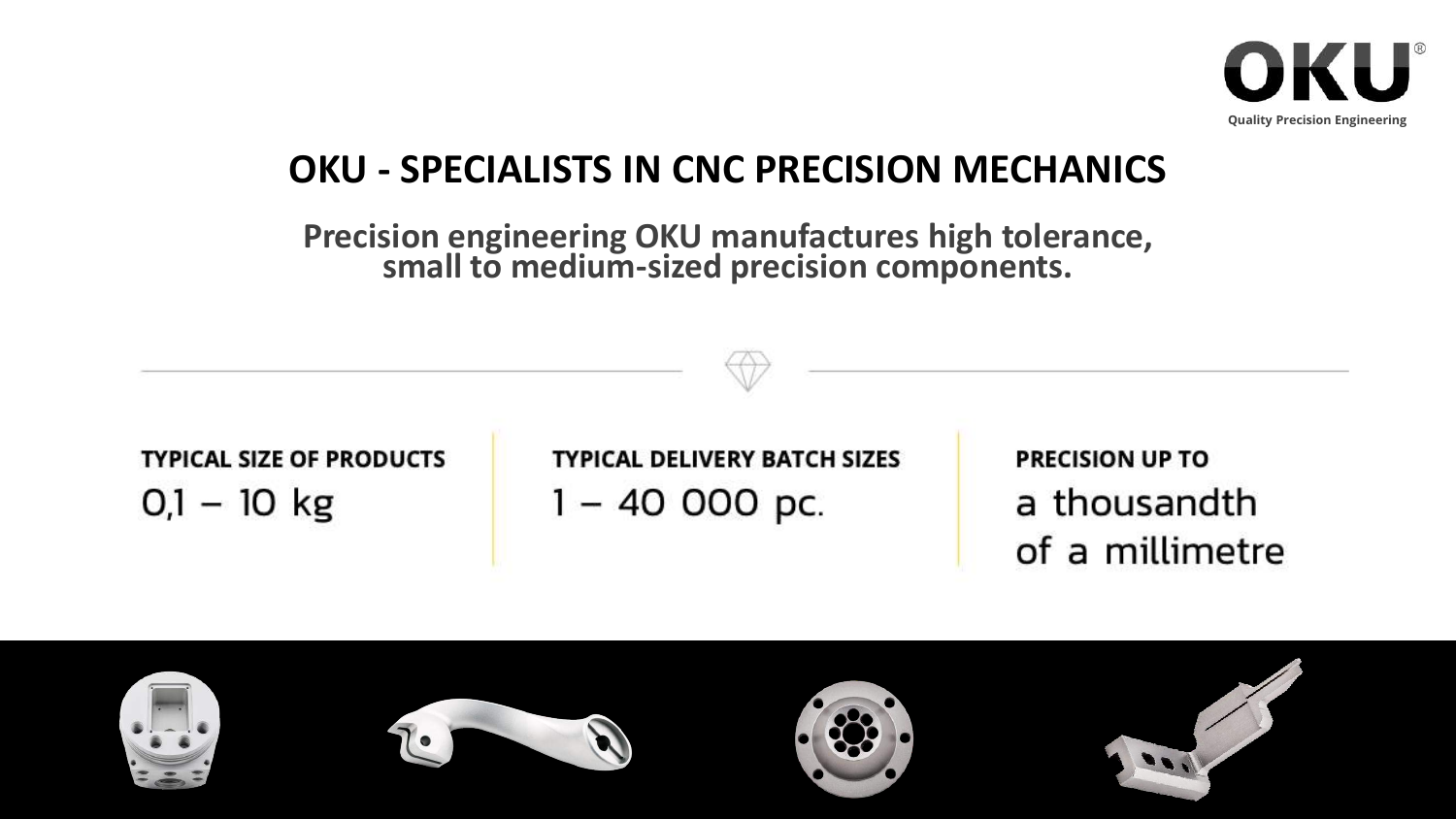

### **OKU- Quality Precision Engineering**

*With over 40 years of proven expertise, our services are designed to turn the sophisticated demands of our customers into reality.* 

- EST. 1978, Outokumpu, Finland
- A family run business with over 40 years of proven expertise
- Specialising in manufacturing high-quality precision components
- ISO 9001 certified since 2001

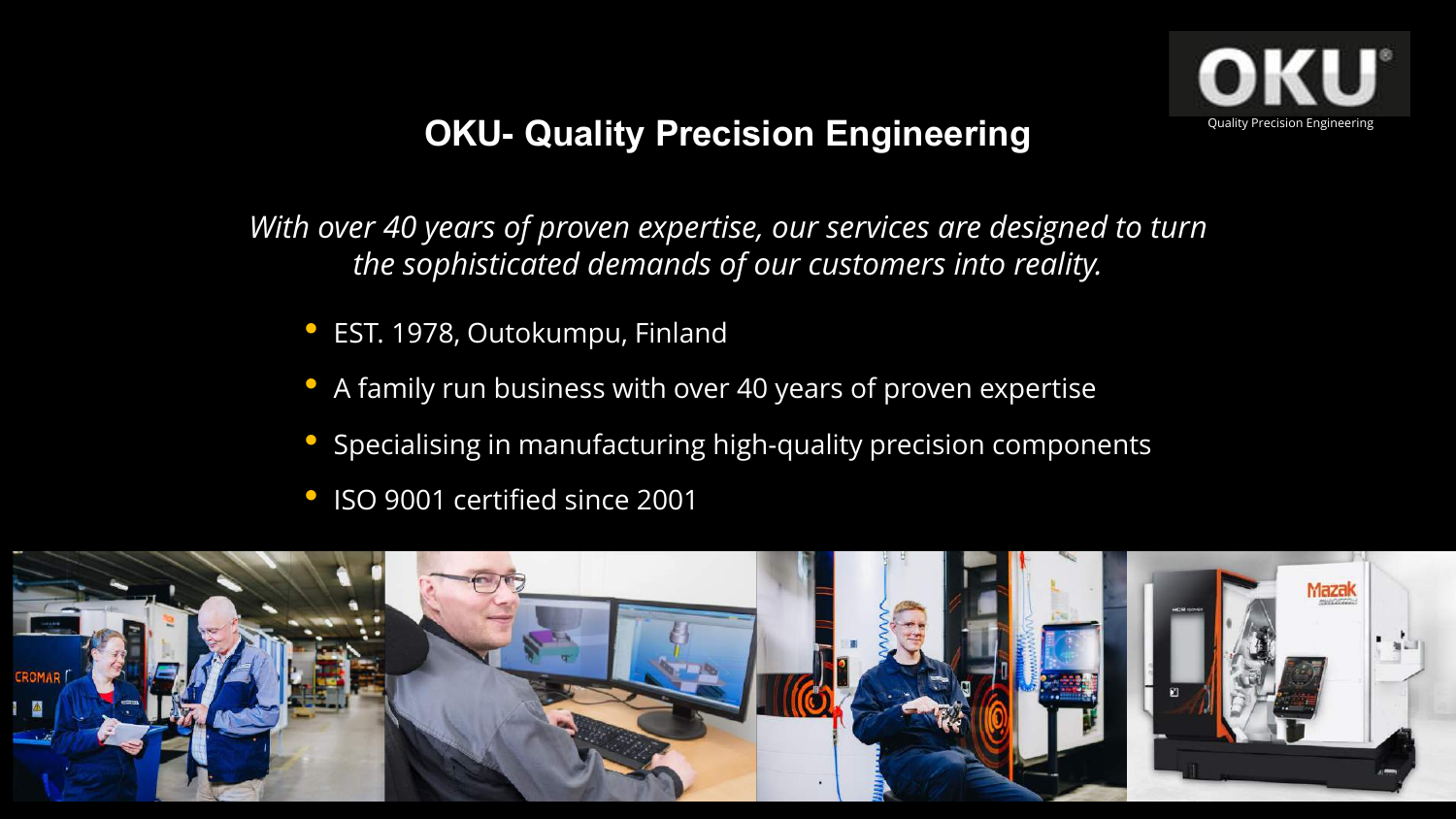

### **OUR SERVICES**



Complete CNC machining services with the latest CNC automated technology

Absolute dimensional accuracy (accuracy up to micron level)



X

Services ranging from one-off/sample prototypes to repeatable contract manufacturing



G

In-house design optimization services (CAD/CAM)

Fabrication Technologybased Consulting



Product traceability



Storage and delivery service (constant availability and quick delivery guaranteed)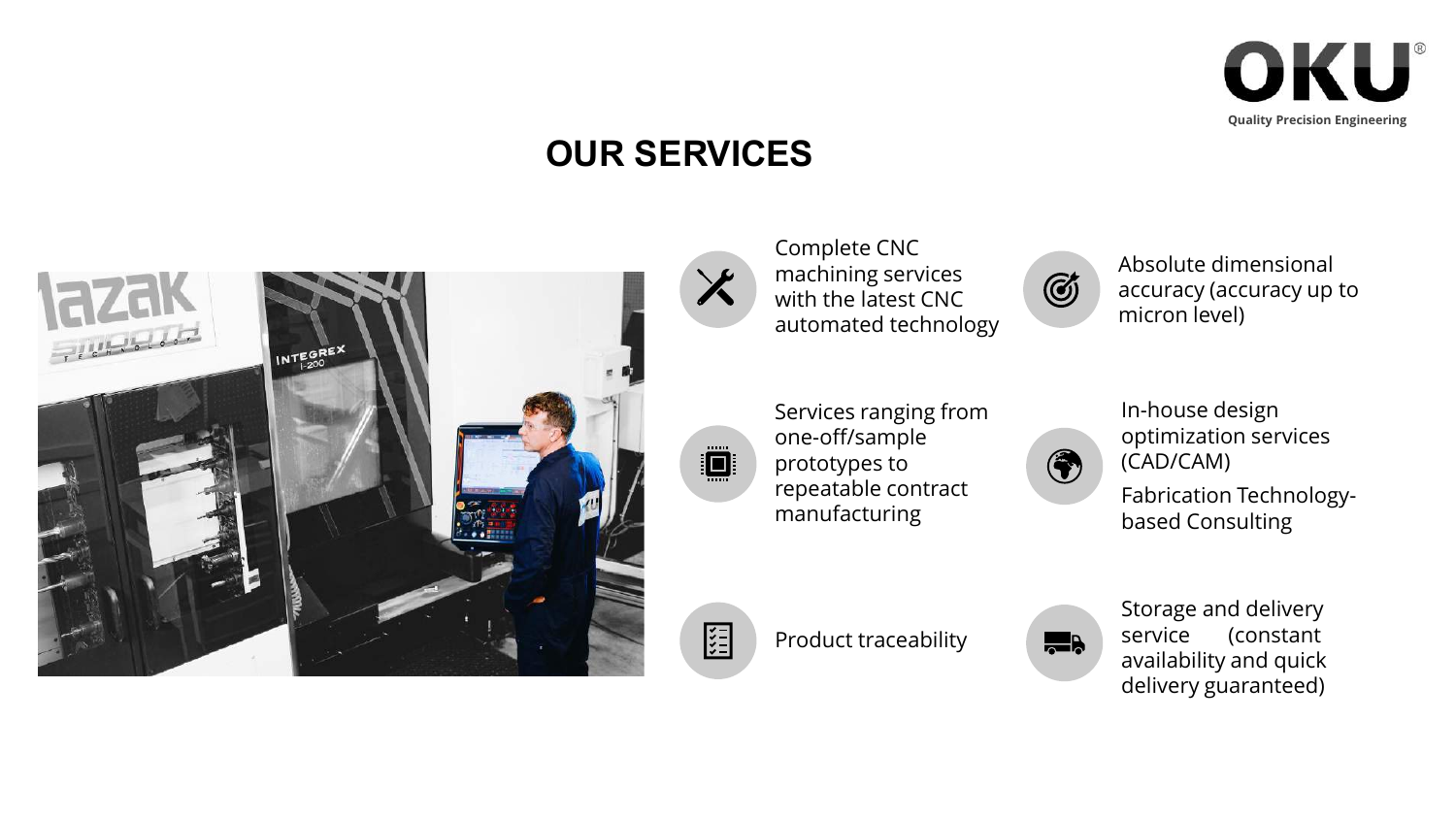

## **SECTOR EXPERIENCE**

Through our continual investment in technology, we have gained a reputation for excellence with exceptional quality.

We provide our expertise for a number of industries that require the highest possible accuracy and quality standards e.g.

- Military & defence industries
- Aerospace industry
- Medical industry
- Fiber optics industry
- Forestry industry
- Food industry

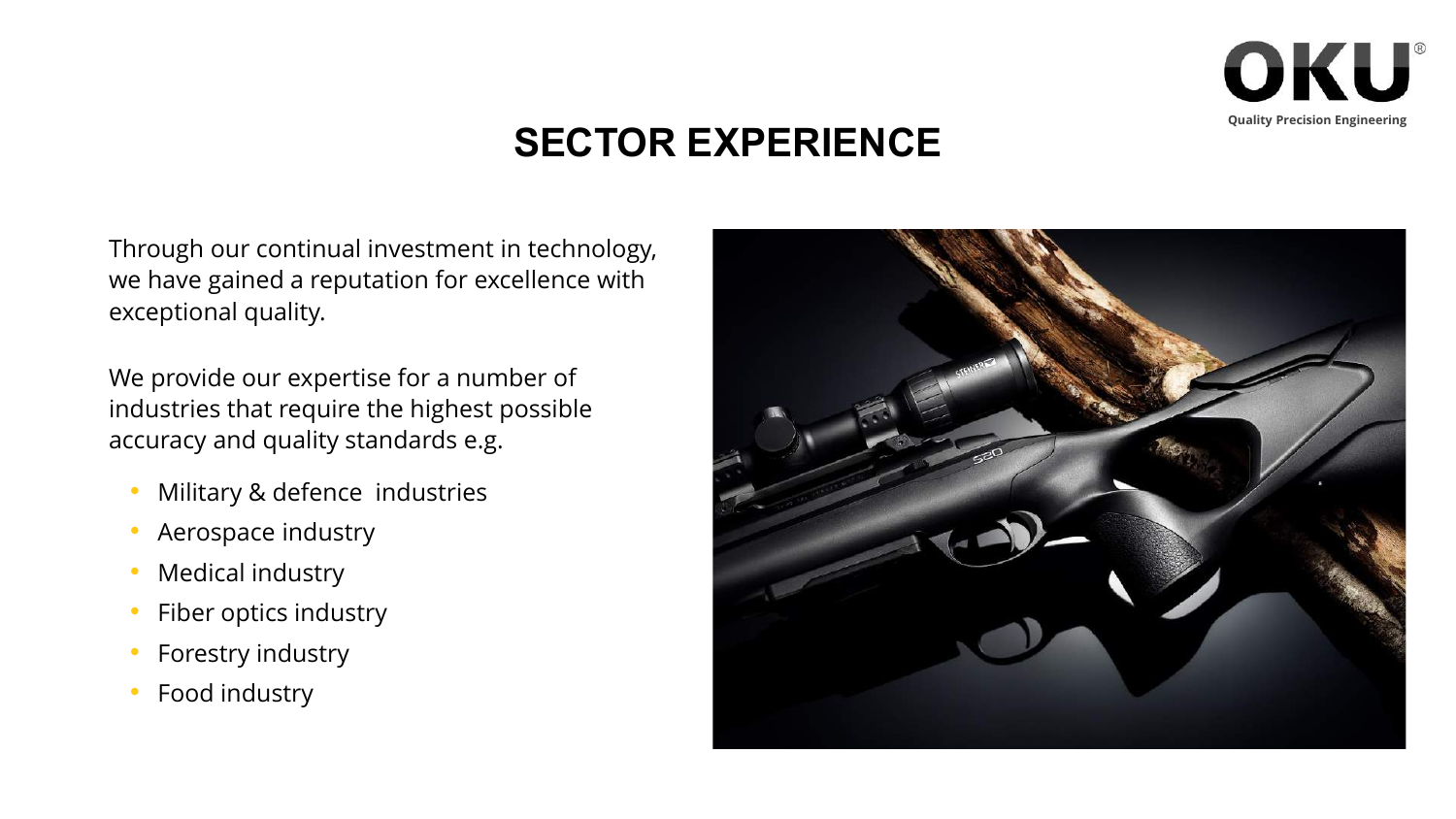

# **MULTI-TALENT IN MATERIALS**

We skilfully conduct processing of machinable or electrically conductive special materials. Our commonly machined materials include:

- Steel
- Titanium
- hard metal
- nickel alloys
- aluminum
- brass / copper
- plastics
- advanced high-strength aviation materials

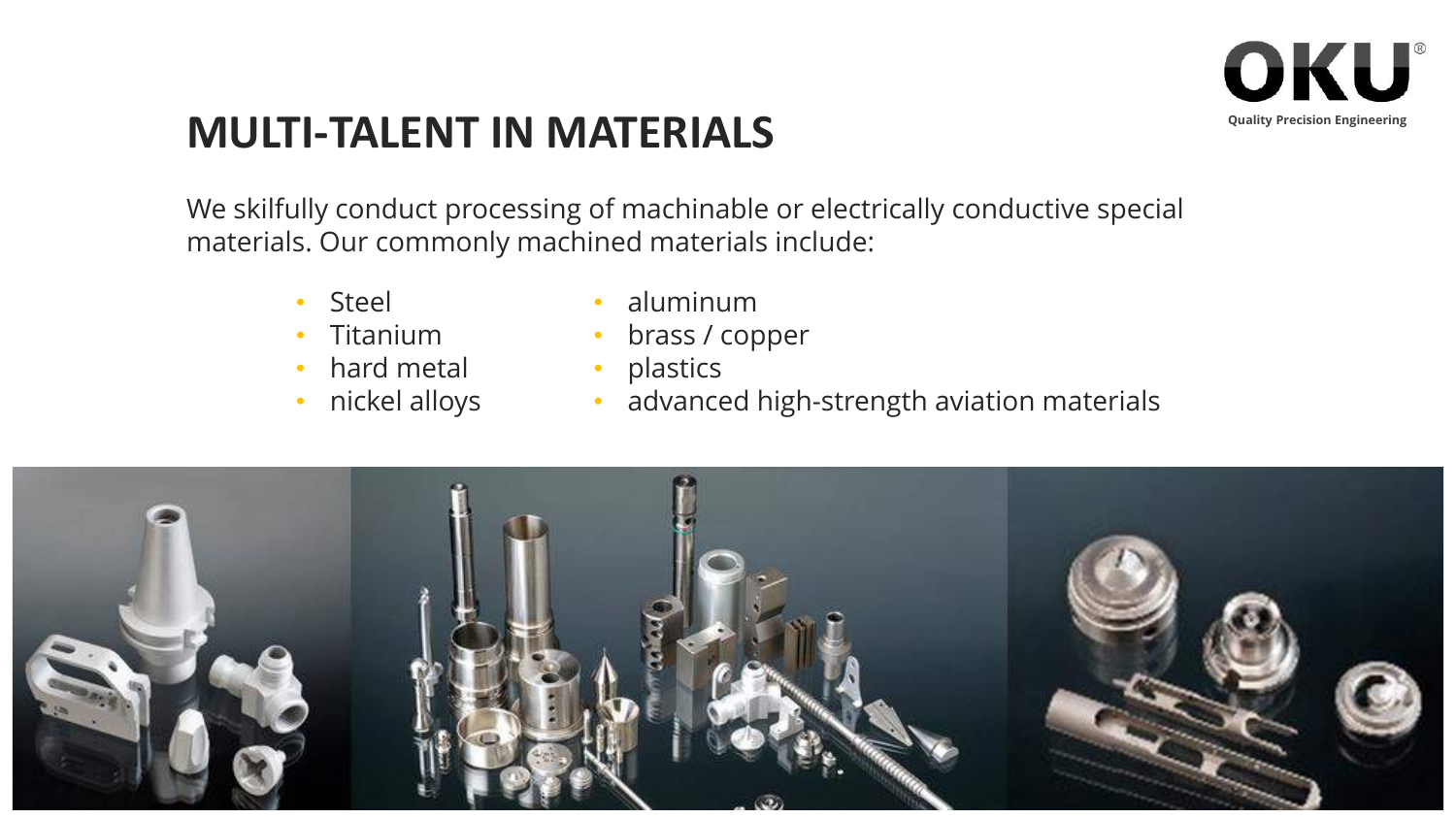

# **QUALITY ASSURANCE**

OKU is fully committed to the highest quality assurance standards and holds an ISO 9001 certificate for its management quality system. This is supported by regular internal and external auditing.



#### **Passion for Precision Engineering Since 1978**